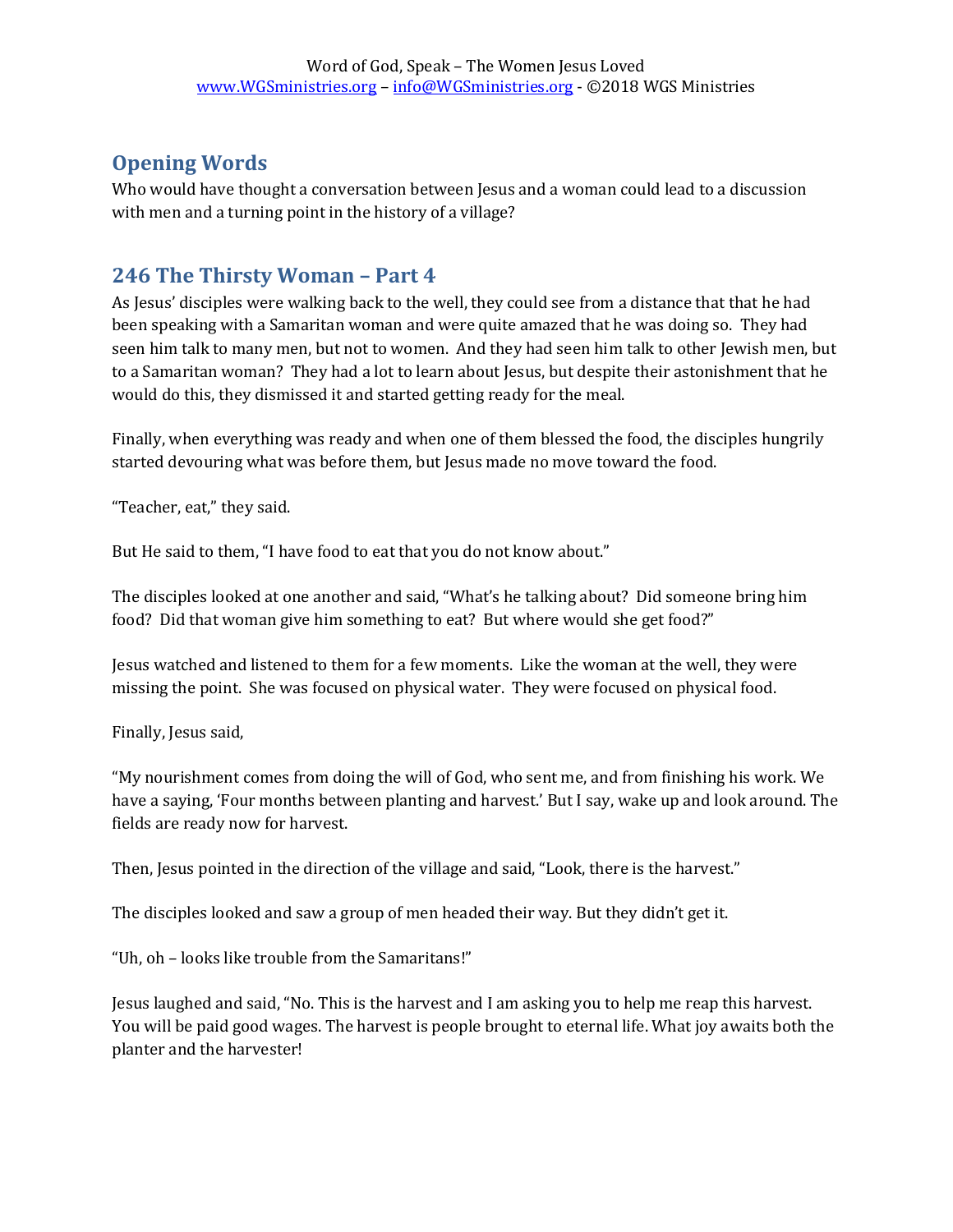### Word of God, Speak – The Women Jesus Loved [www.WGSministries.org](http://www.wgsministries.org/) – [info@WGSministries.org](mailto:info@WGSministries.org) - ©2018 WGS Ministries

"Here is another saying, 'One plants, and another reaps.' How true! I am asking you to harvest where you didn't plant. Others have prepared the field, and now you will get to gather in the crops!"

But just as Jesus talked to the woman about water, and it took her a while to understood, it would take a bit longer for his hungry disciples to understand that he was talking about the Samaritans who were fast approaching. There were many lessons they needed to learn.

Let's take a closer look at what Jesus said:

1. The most important nourishment man needed was not physical food. One wonders if, when Jesus said this, he was remembering his encounter in the wilderness with the tempter. The tempter had wanted him to satisfy his hunger by turning stones into bread but Jesus said, "Man shall not live by bread alone but by every word that proceeds from the mouth of God."

And what was proceeding from the mouth of God now? – it was that there was a village in Samaria that were desperately hungry and thirsty and God's will was for Jesus to focus on their needs rather than lunch.

It was obvious that God was at work in the hearts of needy people in Samaria. And if that is what God was doing, then Jesus would be right there working with him.

What a lesson for us! It is so easy to focus on daily needs - our food, especially, and to miss what God may be doing around us that may call for us to delay our gratification. Oh, for hearts that are sensitive to the work of God around us!

2. Jesus changes the metaphor. He goes from speaking of the work of God as a meal to the work of God as a harvest.

This was something that the people of God were more accustomed to. The prophets had long ago spoken of a great harvest.

You shall multiply the nation, you shall increase their gladness; They will be glad in Your presence as with the gladness of **harvest**, as men rejoice when they divide the spoil. Isa 9:3

"Israel was holy to the LORD, The first of His **harvest**. All who ate of it became guilty; Evil came upon them," declares the LORD.'" Jeremiah 2:3

Also, O Judah, there is a **harvest** appointed for you When I restore the fortunes of My people. Hosea 6:11

And now Jesus was saying that this time of harvest was upon them. He said, "You plant your seed and then you say harvest will come in four months. That's the way God has ordered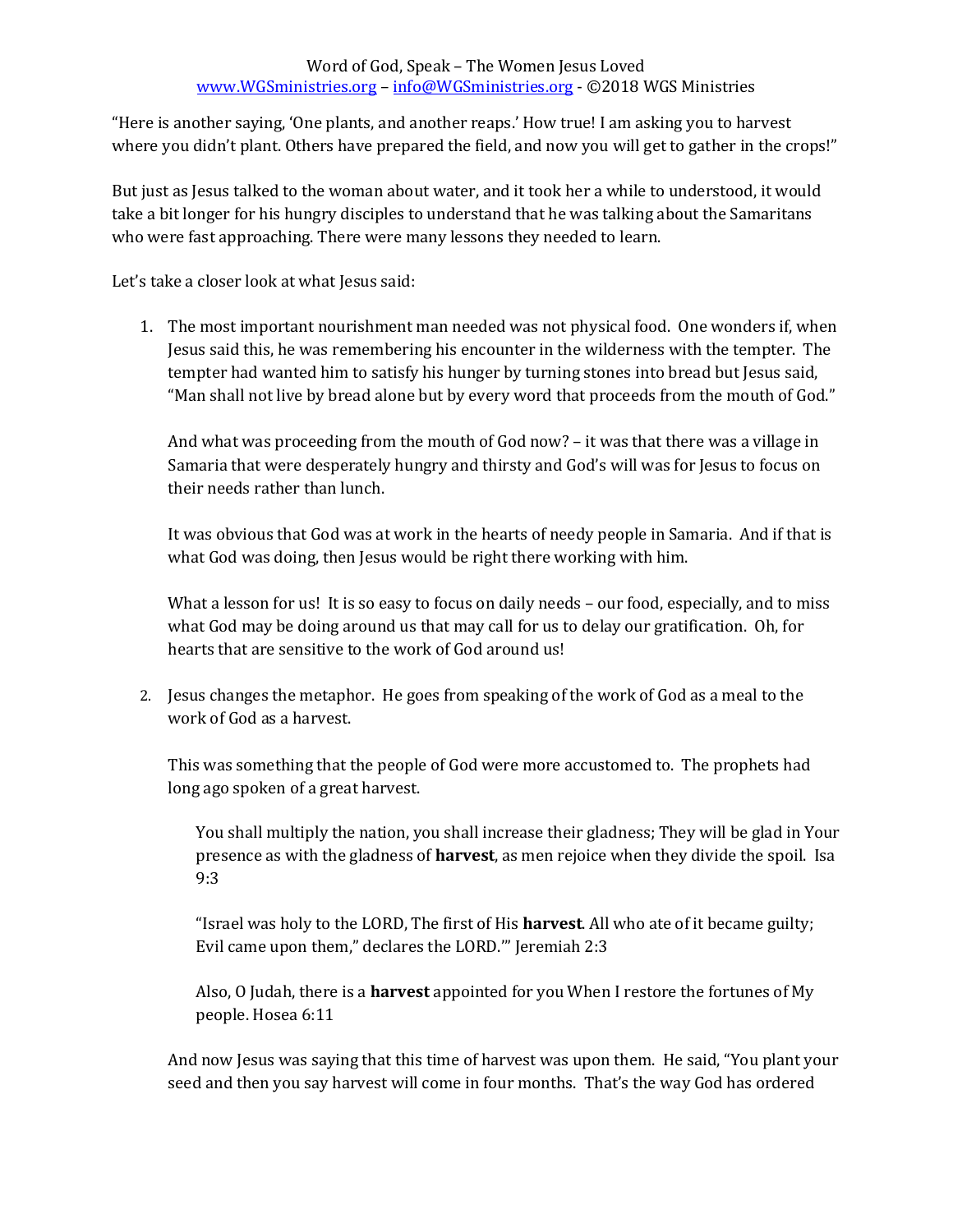### Word of God, Speak – The Women Jesus Loved [www.WGSministries.org](http://www.wgsministries.org/) – [info@WGSministries.org](mailto:info@WGSministries.org) - ©2018 WGS Ministries

His physical world. But in the spiritual world, things can happen much faster! Lift up your eyes and see the fields that they are white unto harvest, the harvest is ready to be reaped."

Surely at this time the men of the village had started their walk to the well and as Jesus said these words they were now visible to Him and the disciples. He had planted one seed in the heart of one woman just a few minutes before and now that seed had already grown up and was bearing a harvest of the souls of men. The fields were indeed white unto harvesting.

3. Jesus added a third image to explain what was happening to his disciples. When people work in the fields sowing and reaping they receive wages for their work.

When farmers work their fields, they do so that they might reap the crop, or, if they are hired help, they do so that they might receive a wage for their day's work. And when all the work is done, the farmer who planted the seed and the workers who reaped from that planting rejoice together. One sows, and another reaps. But they all benefit.

Jesus had sown the seed in the heart of the woman. A great harvest was about to be reaped and Jesus was calling his men to join with him in this great harvest. Yes, it was time to eat but a great meal was coming down the road for them. Not a meal of meat and bread but a meal of satisfying the needs of human hearts. And this harvest was not a harvest of wheat or barley but a gathering of fruit for life eternal.

4. And then Jesus challenged them – "I sent you to harvest where you didn't plant; others have already done the work, and now you will get to gather the harvest."

Yes, Jesus was talking about his work with the woman that would lead to His work with the men in the village and Jesus was inviting his disciples to join him in this big job that was about to begin with these village men.

And my friends, I find this to be comforting, challenging, and exciting as we think about the same truth that Jesus is at work in the hearts of people around us and He invites us to work with Him in this great harvest.

The Samaritan men arrived at the well and met Jesus and his followers. What a strange sight that must have been to others who were passing by at that moment. Think of it. Here is a group of Jewish and Samaritan men talking freely to one another and seeming to enjoy it – like a family talking around a camp fire at night. This is not a random isolated conversation between Jewish and Samaritan men that happened from time to time. This was a group of Jewish and Samaritan men conversing without animosity at the village well.

What did they say? What did the men ask Jesus? What did Jesus tell them? We don't know, but what we do know is what it led to. The Samaritan men were intrigued enough by this Jewish teacher that they invited him and his disciples into their homes! They were offering Middle Eastern hospitality where they would seek to meet every need of their guests in an honorable way.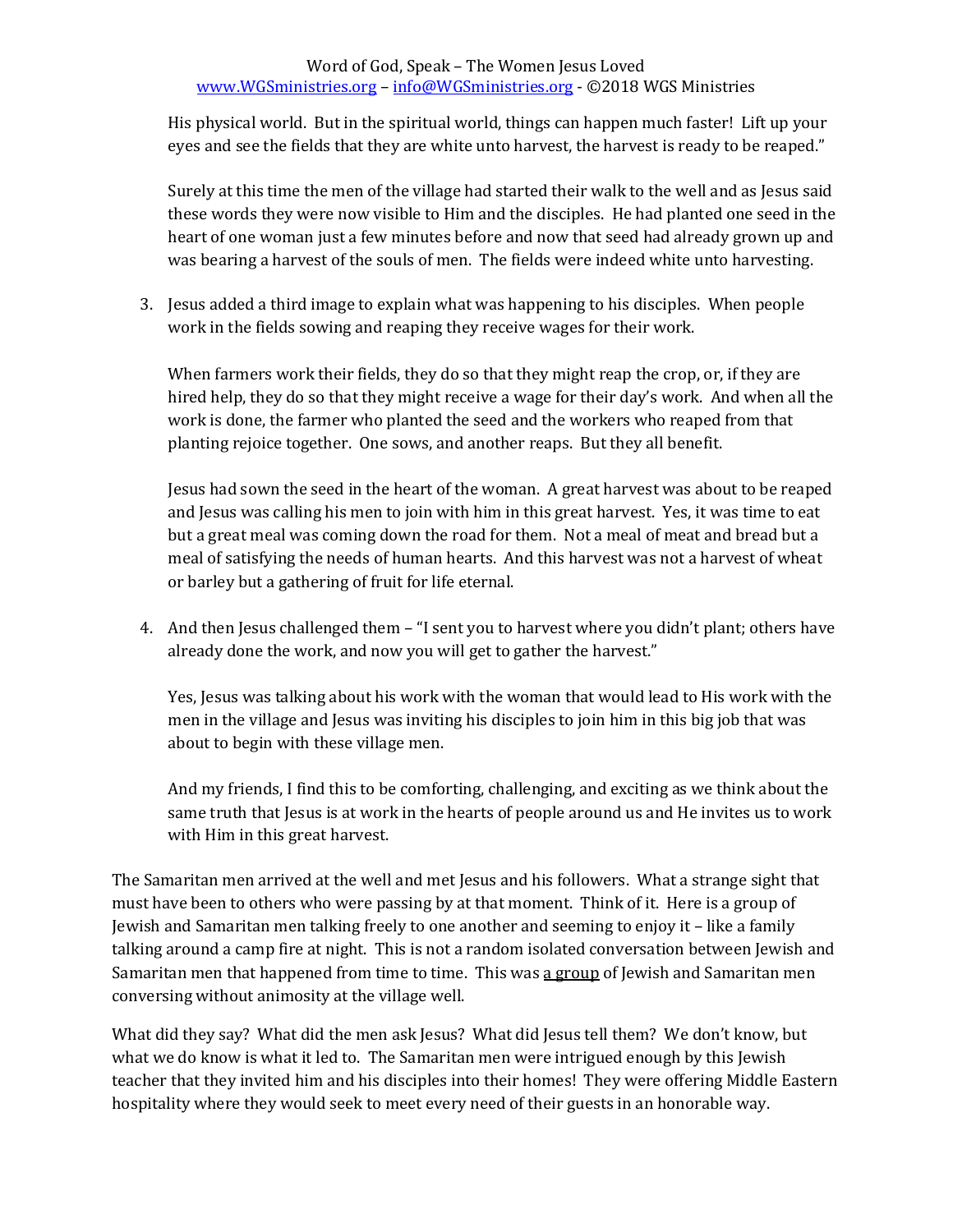### Word of God, Speak – The Women Jesus Loved [www.WGSministries.org](http://www.wgsministries.org/) – [info@WGSministries.org](mailto:info@WGSministries.org) - ©2018 WGS Ministries

And so, Jesus and his disciples picked up their belongings, the food that they had made, and walked with the Samaritan men into their village and into their homes and stayed there two days. What a sight this must have been in the village! What a topic of discussion it was for everyone!

Do you remember what had happened when Jesus' first disciples stayed with him for a day? Their lives were changed. And now these men have Jesus all to themselves for two days and their lives were changed as well. The story tells us that they believed in Him because of the woman had first told them, "Look, he revealed every secret of my heart!"

What did Jesus speak to them about?

1. He talked about their hearts. Jesus had revealed to the woman the depth of her sin that she thought no one else knew. Jesus had done this with her, and he now did it with them. But they were not afraid for they learned that He would do this with compassion and not condemnation.

I want to ask you today, have you let Jesus talk to you about the depths of your heart? Don't be afraid. Tell him everything. He knows it already anyway, but He wants you to be open and honest with Him and here is the good news - He will not condemn you. Remember the story of the visitor in the dark. Remember John's reflection on that story?

<sup>16</sup> "For God so loved the world, that He gave His only begotten Son, that whoever believes in Him shall not perish, but have eternal life. <sup>17</sup> For God did not send the Son into the world to judge the world, but that the world might be saved through Him.

This is what those men were experiencing – revelation of sin without wrath for their hearts were humble and God's heart was full of love.

- 2. He talked to them about living water. This is what started the conversation in the first place with the woman. He asked her for a drink of water as a prelude to His offer of living water. As they drank water from the well during their many meals together over the next two days, water from the woman's water pot that eventually got filled, they must have thought about his living water. As the water from the well would pass through their mouths and satisfy their thirsts, they found the living water of Jesus' words going deep into their souls and quenching the deep spiritual thirst they had suffered for years.
- 3. They had never heard any man speak like this. He spoke to them about the nature of God. God was spirit, not flesh, and God was served better by the hearts of people who were humble before Him rather than by temples made with hands whether temples in Gerizim or Jerusalem. Yes, it was true that Jerusalem was the place that God had appointed for his people but that was just a prelude to what He really wanted – people who would worship Him anywhere and everywhere – Jew, Samaritan, and Gentile. The Father was seeking for people who would worship in spirit and in truth.